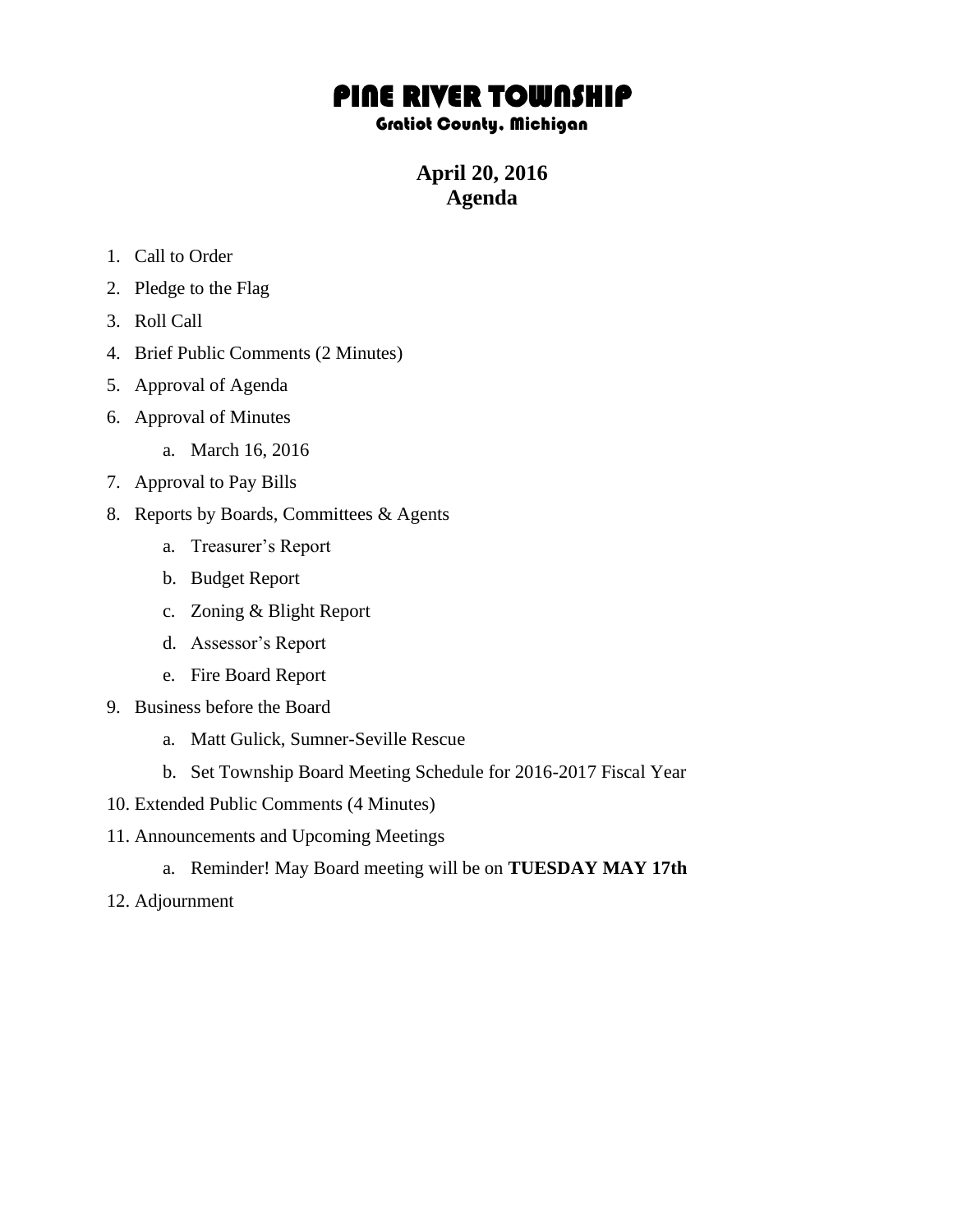## **MINUTES OF THE PINE RIVER TOWNSHIP BOARD MONTHLY MEETING APRIL 20, 2016**

- 1. The regular monthly meeting of the Pine River Township Board was called to order at 7:00 pm by Supervisor Beeson at the Township Hall.
- 2. Pledge the flag: The board and the public said the pledge to the flag.
- 3. Roll Call: Baker: present, Rademacher: present, Beeson: present, Moeggenborg: present, Best: present. All board members present.
- 4. Brief Public comments (2 minutes): None.
- 5. Approve the Agenda: Motion by Moeggenborg: second by Best: to approve the Agenda as presented. All board members approved. Motion carried 5-0.
- 6. Approve the Minutes:

Motion by Moeggenborg: second by Best: to approve the Regular Meeting Minutes of March 16, 2016. All board members approved. Motion carried 5-0.

- 7. Approval to Pay Bills: Motion made by Moeggenborg: second by Best: to pay bills as presented in the amount of \$ 46,225.18. All board members approved. Motion carried 5-0.
- 8. Reports by Boards, Committees & Agents
	- a. Treasurers Report Discussion; report placed on file.
	- b. Budget Report Discussion: report placed on file.
	- c. Zoning & Blight Officer Discussion: report placed on file
	- d. Assessor Report Discussion
	- e. Fire Services Discussion.
- 9. Business before the Board
	- a. Sumner Seville Rescue Representative Approve 2016 Contract Motion by Moeggenborg: second by Best: to approve the 2016 Contract between Sumner / Seville Fire Rescue and Pine River Township for \$4660. Roll Call Vote: Moeggenborg Aye; Rademacher Aye; Best Aye; Beeson Aye; Baker Aye.  $5 - Ayes$ ;  $0 - Nays$ . Motion carried 5-0.
	- b. Set Board Meeting Schedule for 2016 2017 Fiscal Year Motion by Moeggenborg: second by Best: to set the Regular Pine River Township Board Meetings for Fiscal Year 2016 - 2017 for the 3<sup>rd</sup> Tuesday of the Month at 7:00pm May – August & 3rd Wednesday of the Month at 7:00pm September - April. All board members approved. Motion carried 5-0.